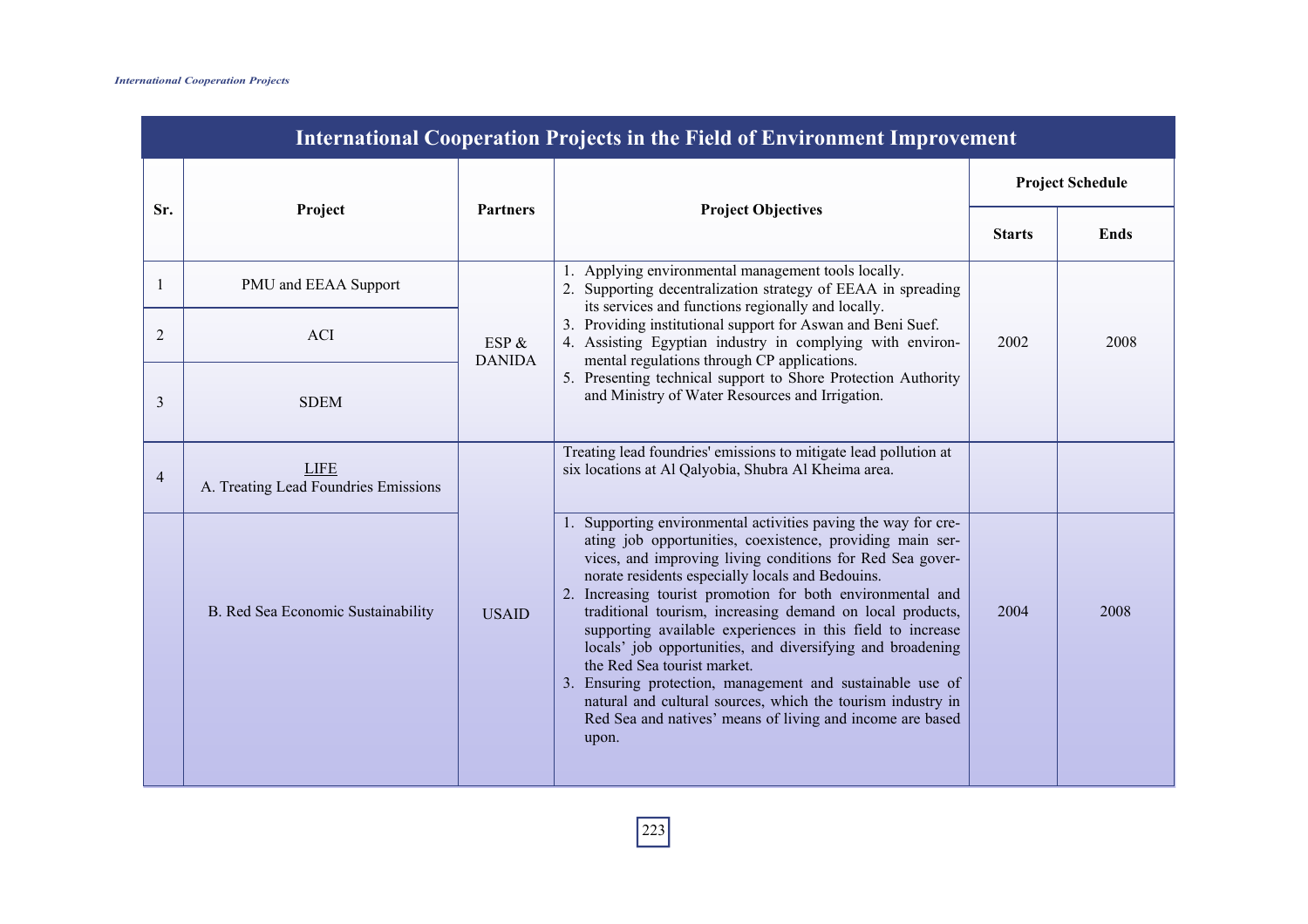|     | <b>International Cooperation Projects in the Field of Environment Improvement</b>                 |                                                                        |                                                                                                                                                                                                                                                                                                                                   |               |                         |  |  |  |
|-----|---------------------------------------------------------------------------------------------------|------------------------------------------------------------------------|-----------------------------------------------------------------------------------------------------------------------------------------------------------------------------------------------------------------------------------------------------------------------------------------------------------------------------------|---------------|-------------------------|--|--|--|
| Sr. | Project                                                                                           | <b>Partners</b>                                                        | <b>Project Objectives</b>                                                                                                                                                                                                                                                                                                         |               | <b>Project Schedule</b> |  |  |  |
|     |                                                                                                   |                                                                        |                                                                                                                                                                                                                                                                                                                                   | <b>Starts</b> | <b>Ends</b>             |  |  |  |
| 5   | Assessment and management of Man-<br>grove Forests                                                | International<br><b>Tropical Timber</b><br>Organization<br><b>ITTO</b> | Evaluating and managing Mangrove forests along the Red<br>Sea coast for conservation and to achieve optimum and<br>sustainable use, and the forestation of 50 hectares with<br>Mangrove.                                                                                                                                          | 9/2003        | 12/2006                 |  |  |  |
| 6   | Integrated Management Lake Manzala                                                                | <b>GEF / UNDP</b>                                                      | 1. Assessing constructed wetlands as a low-cost method to<br>treat large volumes of drainage water.<br>2. Capacity building to ensure sustainable development of<br>Lake Manzala.                                                                                                                                                 | 1999          | 2006                    |  |  |  |
| 7   | Wetlands conservation in the<br>Mediterranean Region                                              | <b>GEF / UNDP</b>                                                      | Conserving wetlands in the Mediterranean region to con-<br>serve the natural environment and ecosystem in coastal<br>areas and the wetlands at Al-Borollous, Al-Zaraneeq and<br>Al-Ameed protectorates.                                                                                                                           | 1999          | 12/2006                 |  |  |  |
| 8   | Conservation and use of medicinal<br>plants in dry and semi-dry ecosystems.                       | <b>GEF / UNDP</b>                                                      | Preservation and use of medicinal plants in the area of<br>Saint Catherine and preparation of a strategy for its protec-<br>tion as well as growing endangered plant species and crea-<br>tion of job and investment opportunities in the field of me-<br>dicinal plants.                                                         | 2002          | 2007                    |  |  |  |
| 9   | Assessment of Capacity Building and<br>Priorities of Conservation of Biodiver-<br>sity Management | <b>GEF / UNDP</b>                                                      | 1. Conservation and sustainable use of biodiversity.<br>2. Setting international biodiversity principles for animal<br>and plant species (biodiversity).<br>3. Setting plans to deal with invasive plant and animal<br>species and for hunting management.<br>4. Setting plans to protect endangered plant and animal<br>species. | 6/2004        | 6/2006                  |  |  |  |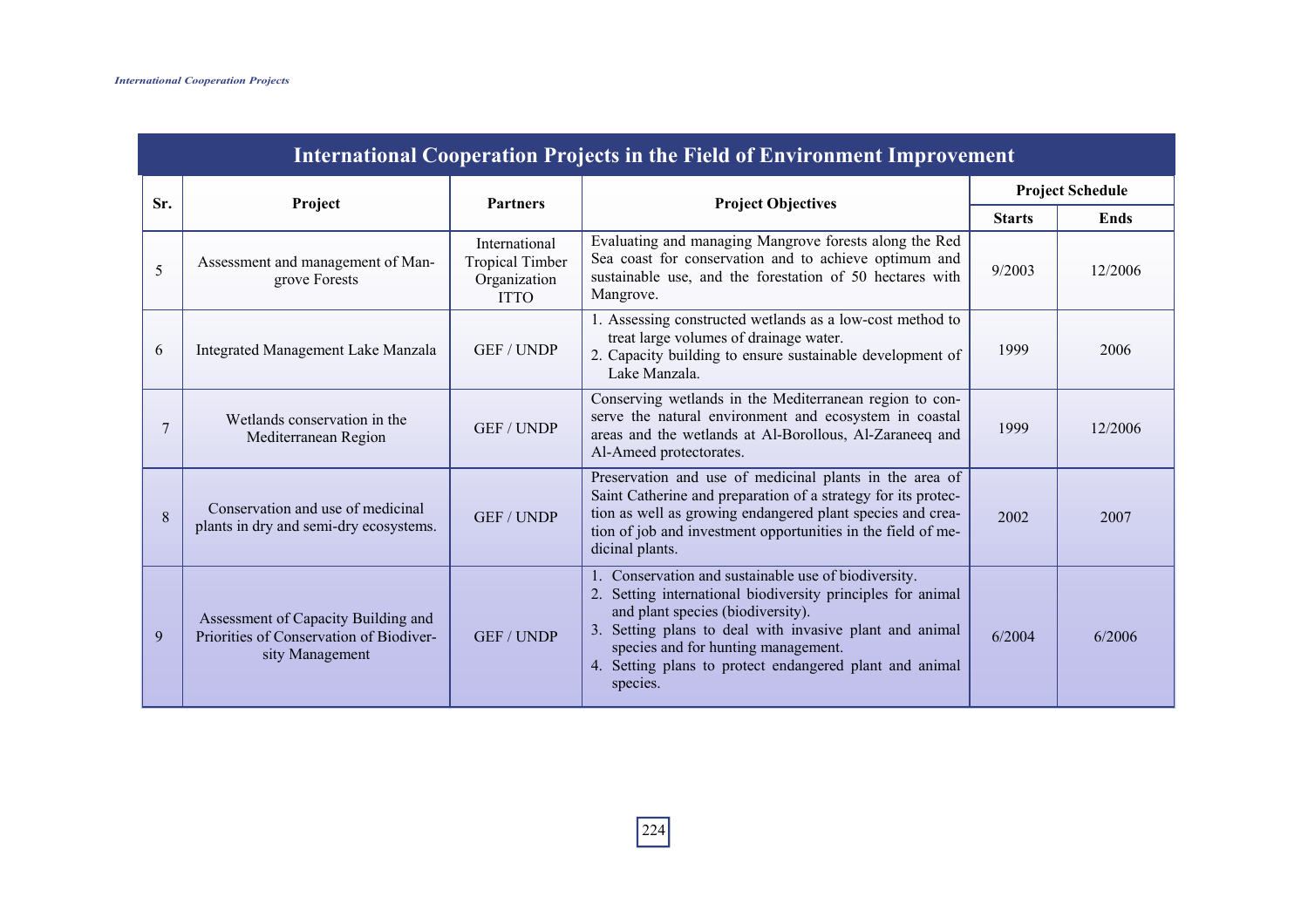|     | <b>International Cooperation Projects in the Field of Environment Improvement</b>     |                                        |                                                                                                                                                                                                                                                                                                                                                                                                                                                                                                                                                                                                                                                                                                                                              |               |                         |  |  |
|-----|---------------------------------------------------------------------------------------|----------------------------------------|----------------------------------------------------------------------------------------------------------------------------------------------------------------------------------------------------------------------------------------------------------------------------------------------------------------------------------------------------------------------------------------------------------------------------------------------------------------------------------------------------------------------------------------------------------------------------------------------------------------------------------------------------------------------------------------------------------------------------------------------|---------------|-------------------------|--|--|
| Sr. | Project                                                                               | <b>Partners</b>                        | <b>Project Objectives</b>                                                                                                                                                                                                                                                                                                                                                                                                                                                                                                                                                                                                                                                                                                                    |               | <b>Project Schedule</b> |  |  |
|     |                                                                                       |                                        |                                                                                                                                                                                                                                                                                                                                                                                                                                                                                                                                                                                                                                                                                                                                              | <b>Starts</b> | <b>Ends</b>             |  |  |
| 10  | <b>Biomass Utilization Project</b>                                                    | <b>GEF / UNDP</b>                      | Preparation of a detailed feasibility study on possible use<br>of biomass as a renewable energy source in Egypt to serve<br>and develop rural areas, to contribute to the reduction of<br>greenhouse gases from conventional power sources.<br>Should use of biomass prove feasible, the project will pre-<br>pare a fiche for a main project to apply and disseminate<br>selected technologies through public, private and national<br>sectors in Egypt governorates.                                                                                                                                                                                                                                                                       | 2005          | 2006                    |  |  |
| 11  | MSEA Capacity Assessment and Sup-<br>port to Carry out International Obliga-<br>tions | <b>GEF / UNDP</b>                      | Supporting the capacities of MSEA to meet its interna-<br>tional obligations.                                                                                                                                                                                                                                                                                                                                                                                                                                                                                                                                                                                                                                                                | 2005          | 2007                    |  |  |
| 12  | <b>Support Public Transport Sustainability</b><br>in Urban Areas                      | <b>GEF / UNEP</b>                      | Supporting the sustainability of public transport in urban<br>areas.                                                                                                                                                                                                                                                                                                                                                                                                                                                                                                                                                                                                                                                                         | 2005          | 2006                    |  |  |
| 13  | Institutional Support for the Implemen-<br>tation of Montreal Protocol                | Multilateral<br>Ozone Fund -<br>Vienna | 1. Implementing Egyptian Obligations towards the protec-<br>tion of the Ozone Layer and disseminating periodic and<br>annual reports according to the provisions of Montreal<br>Protocol.<br>2. Implementing ministerial decrees related to environ-<br>ment protection in collaboration with different minis-<br>tries and agencies.<br>3. Investigating and reviewing applications submitted by<br>companies' representatives to obtain customs clearance<br>forms at an average of 25 clearances daily.<br>4. Shipment checking in Egypt's ports for ozone depleting<br>substances to limit trade fraud of refrigerant gases, re-<br>frigerant units used and production lines that contain<br>refrigerant units and insulation material. | 2004          | 2006                    |  |  |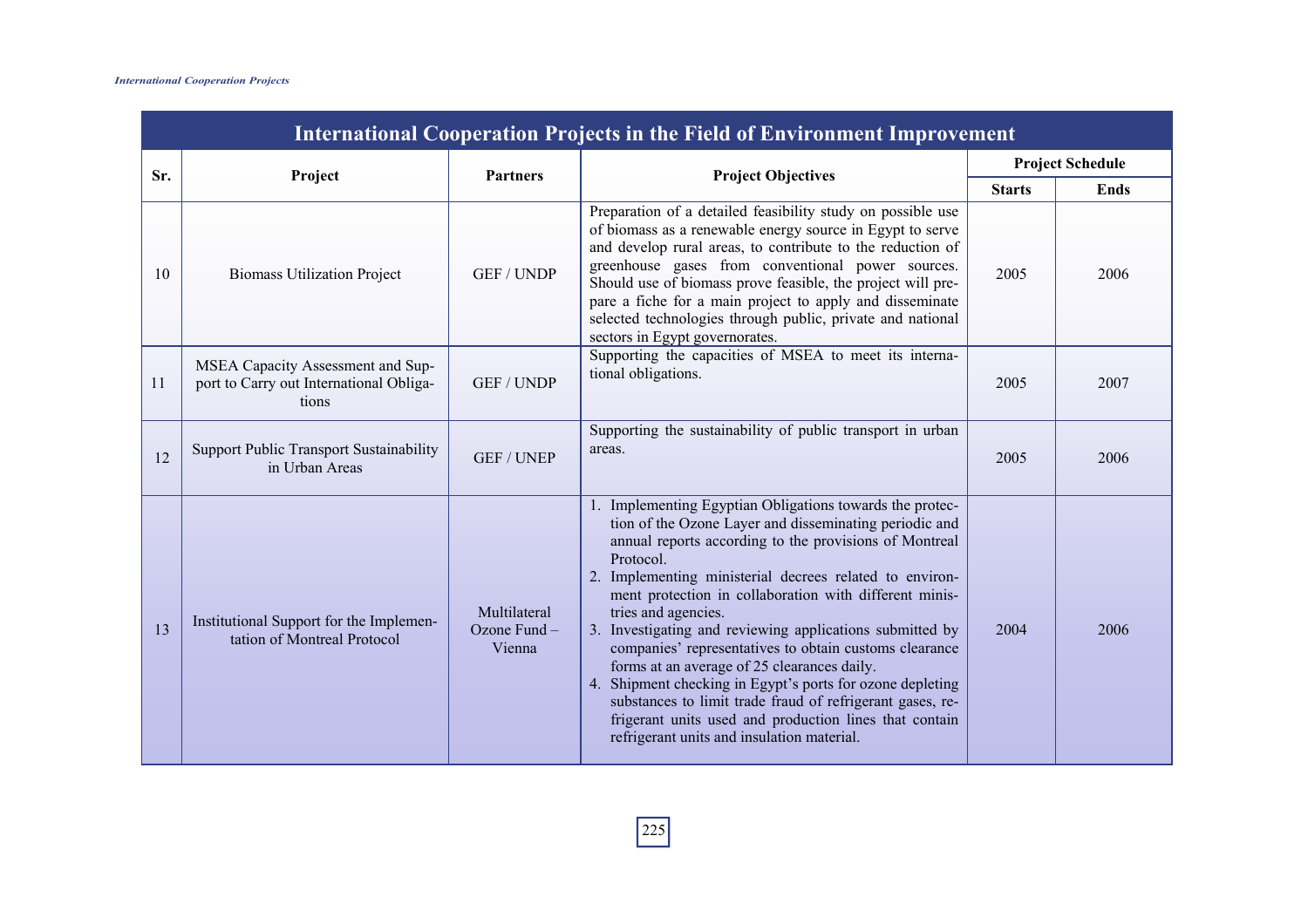|     |                                                         |                                          |                                                                                                                                                                                                                                                                                                                                                                                                                                                                                                                                              |               | <b>Project Schedule</b> |
|-----|---------------------------------------------------------|------------------------------------------|----------------------------------------------------------------------------------------------------------------------------------------------------------------------------------------------------------------------------------------------------------------------------------------------------------------------------------------------------------------------------------------------------------------------------------------------------------------------------------------------------------------------------------------------|---------------|-------------------------|
| Sr. | Project                                                 | <b>Partners</b>                          | <b>Project Objectives</b>                                                                                                                                                                                                                                                                                                                                                                                                                                                                                                                    | <b>Starts</b> | Ends                    |
|     |                                                         |                                          | 5. Inventory and registration of the ozone depleting sub-<br>stances, imported in accordance with Montréal Protocol<br>provisions, and their entry into a database (gases, com-<br>pressors and methyl bromide).<br>6. Following up on project implementation and co-<br>reviewing technical reports with financer and imple-<br>menter agencies (UNIDO, GTZ, UNDP).<br>7. Coordinating and collaborating with the Egyptian Envi-<br>ronmental Affairs Agency and providing the agency<br>with all information on the Ozone Unit activities. |               |                         |
| 14  | Egyptian Strategy for Refrigerant Man-<br>agement (RMP) | Multilateral<br>Ozone Fund $-$<br>Vienna | 1. Establishing a complete database for the refrigeration<br>and air conditioning sector.<br>2. Rehabilitation of formal and informal employment in<br>the refrigeration and air conditioning sector.<br>3. Building a network for collecting and recycling CFC's<br>materials.                                                                                                                                                                                                                                                              | 2004          | 2006                    |
| 15  | Halon                                                   | <b>UNDP</b>                              | 1. Supplying a governmental institution or NGO (not<br>seeking profit) with equipment to establish Halon Bank<br>in each country.<br>2. Training and awareness of the Halon Bank staff and<br>providing technical and financial project assistance for<br>management.<br>3. Assisting in collecting, treating and reusing Halons ac-<br>cording to needs of the armed forces during the gradual<br>lowering and after the phase of cessation of Halon pro-<br>duction by 2020.                                                               | 2005          | 2008                    |
| 16  | <b>Solvents</b>                                         | <b>UNIDO</b>                             | 1. Supplying 5 industrial companies with machinery and<br>equipment.<br>2. Training and establishing workshops on using artificial<br>solvents alternatives.<br>3. Disposing of 41 tons of ozone-depleting solvents by<br>2007.                                                                                                                                                                                                                                                                                                              | 2005          | 2007                    |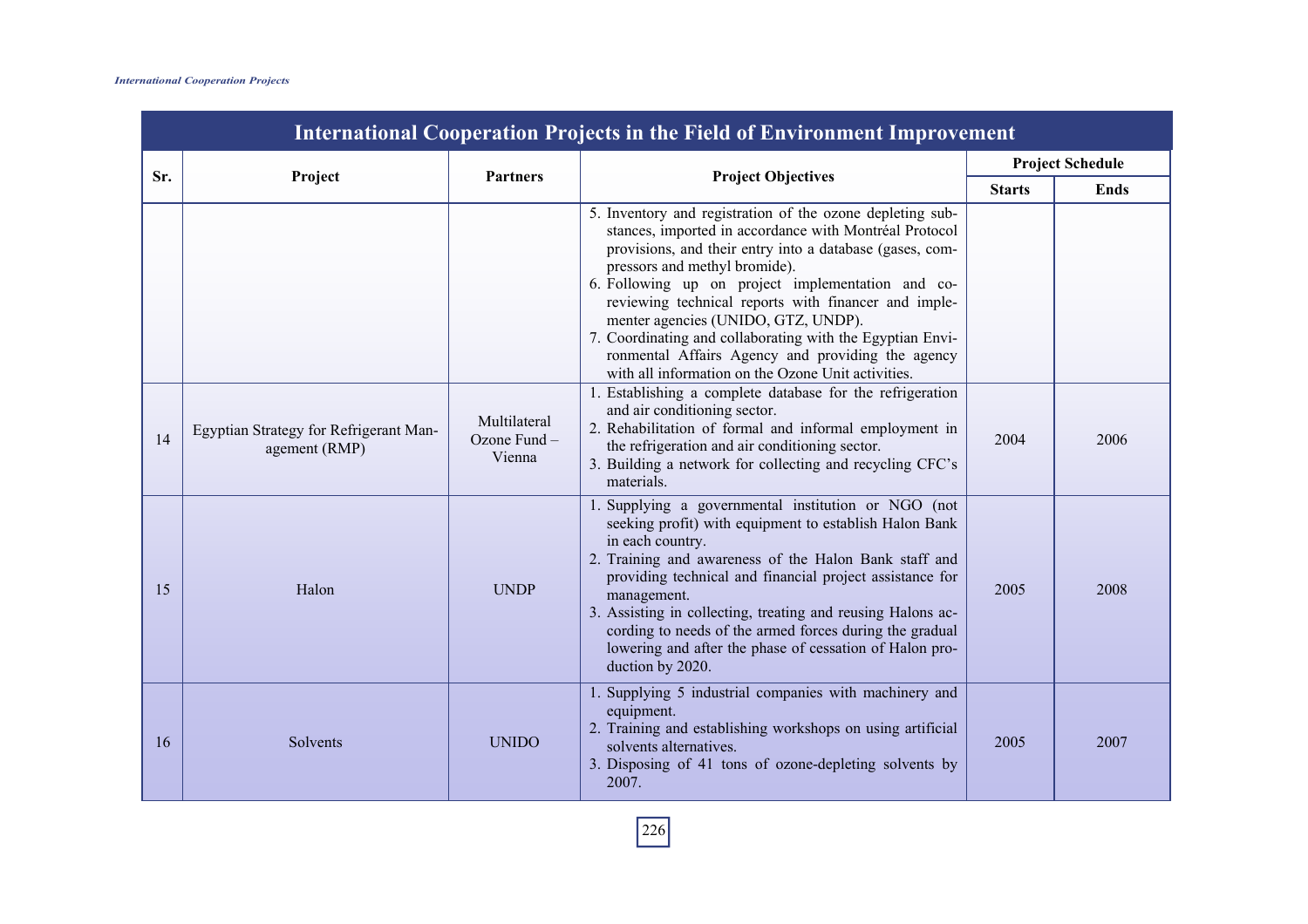|     | <b>International Cooperation Projects in the Field of Environment Improvement</b>              |                 |                                                                                                                                                                                                                                                                                                                                                                                                                                                                                                                                                                                                                          |               |                         |  |  |
|-----|------------------------------------------------------------------------------------------------|-----------------|--------------------------------------------------------------------------------------------------------------------------------------------------------------------------------------------------------------------------------------------------------------------------------------------------------------------------------------------------------------------------------------------------------------------------------------------------------------------------------------------------------------------------------------------------------------------------------------------------------------------------|---------------|-------------------------|--|--|
| Sr. |                                                                                                |                 |                                                                                                                                                                                                                                                                                                                                                                                                                                                                                                                                                                                                                          |               | <b>Project Schedule</b> |  |  |
|     | Project                                                                                        | <b>Partners</b> | <b>Project Objectives</b>                                                                                                                                                                                                                                                                                                                                                                                                                                                                                                                                                                                                | <b>Starts</b> | Ends                    |  |  |
| 17  | Methyl Bromide Alternatives for Agri-<br>cultural Purposes                                     | <b>UNIDO</b>    | 1. Determining the machinery and equipment required for<br>the agricultural sector (machines, tools, materials).<br>2. Transferring modern technology that uses methyl bro-<br>mide alternatives.<br>3. Conducting training programs in collaboration with the<br>agricultural research institute on using alternatives to<br>methyl bromide and the equipment used.<br>4. Identifying proposed chemical and biological alterna-<br>tives to methyl bromide under the supervision of the<br>Ministry of Agriculture.<br>5. Reducing approximately (133.3) tons of methyl bro-<br>mide usages in agriculture and storage. | 2005          | 2013                    |  |  |
| 18  | Egyptian Strategy of Maintenance Sec-<br>tor of Repair, Refrigerant, and Air Con-<br>ditioning | <b>UNIDO</b>    | 1. Analyzing the refrigeration and air conditioning sector<br>and its consumption.<br>2. Purchasing machinery and equipment the collection<br>and recycling and developing training programs.<br>3. Conducting a feasibility study for the commercial re-<br>frigeration sector and the necessary modifications.                                                                                                                                                                                                                                                                                                         | 8/2005        | 6/2010                  |  |  |
| 19  | African Environmental Information<br>Network (AEIN)                                            | <b>UNEP</b>     | Establishing Environmental Information Network between<br>African countries.                                                                                                                                                                                                                                                                                                                                                                                                                                                                                                                                             | 2003          | 2009                    |  |  |
| 20  | Studying Heavily Polluted Hot Spots -<br>Abu Qir Bay                                           | <b>GEF</b>      | 1. Preparing a study on environmental state in Abu qir<br>bay and industrial pollution resources affecting it.<br>2. Preparing primary and final reports of project feasibil-<br>ity study.<br>3. Introducing organizational reform, development, and<br>institutional support program.                                                                                                                                                                                                                                                                                                                                  | 1/2006        | 1/2007                  |  |  |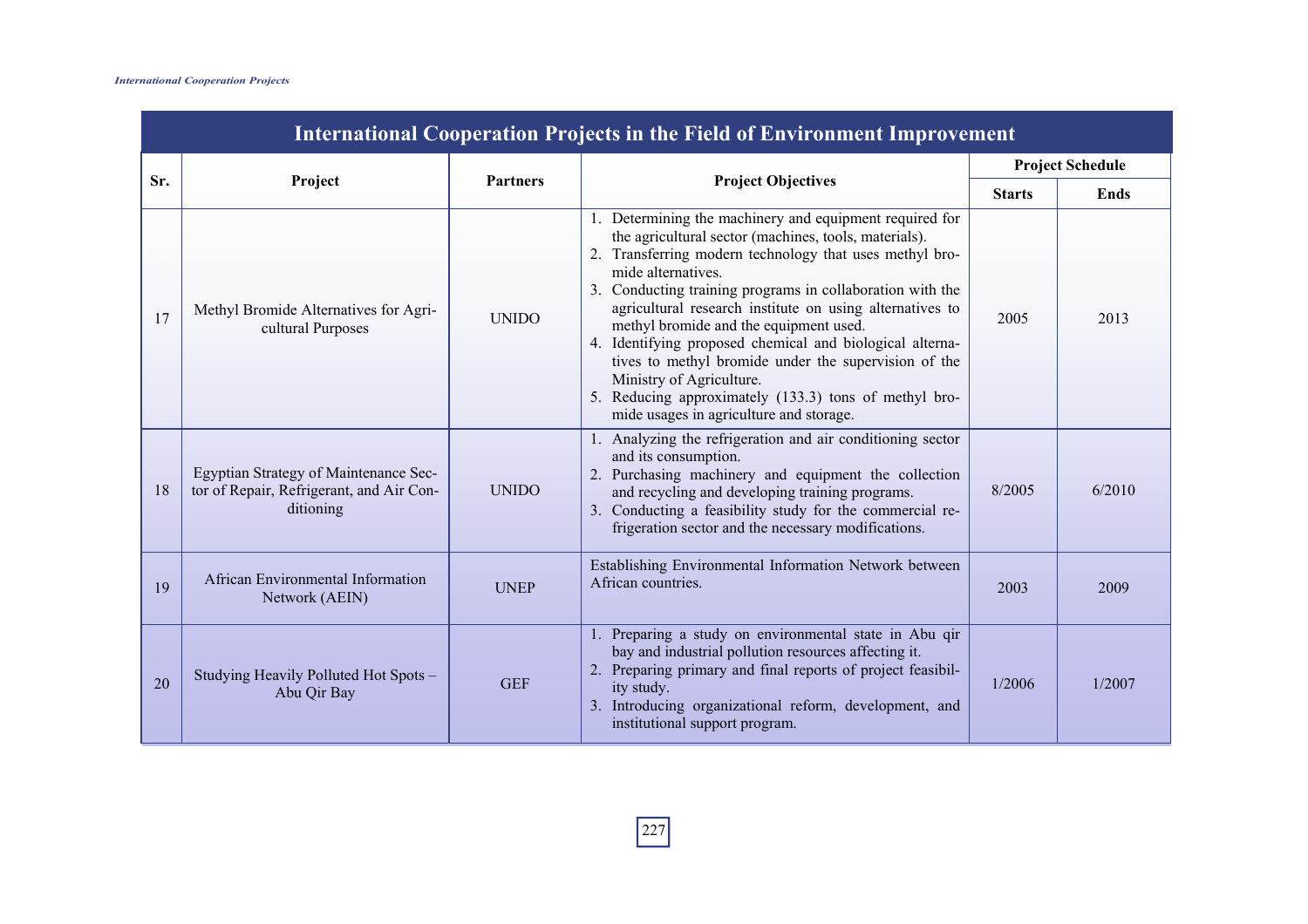| <b>International Cooperation Projects in the Field of Environment Improvement</b> |                                                                       |                         |                                                                                                                                                                                                                                                                                                                      |                                                                                                                                                         |         |  |  |
|-----------------------------------------------------------------------------------|-----------------------------------------------------------------------|-------------------------|----------------------------------------------------------------------------------------------------------------------------------------------------------------------------------------------------------------------------------------------------------------------------------------------------------------------|---------------------------------------------------------------------------------------------------------------------------------------------------------|---------|--|--|
| Sr.                                                                               | Project                                                               | <b>Partners</b>         | <b>Project Objectives</b>                                                                                                                                                                                                                                                                                            | <b>Project Schedule</b><br><b>Ends</b><br><b>Starts</b><br>1996<br>2008<br>1996<br>2008<br>4/2005<br>4/2008<br>11/2004<br>11/2007<br>10/2004<br>10/2007 |         |  |  |
|                                                                                   |                                                                       |                         |                                                                                                                                                                                                                                                                                                                      |                                                                                                                                                         |         |  |  |
| 21                                                                                | Environment Protection Fund (EPF)<br>for Public Business Sector       | <b>KFW</b>              | 1. Reviewing and granting technical approvals in coop-<br>eration with KFW.<br>2. Cooperating with consultant coordinating in marketing<br>competent funding packages and demonstrating their                                                                                                                        |                                                                                                                                                         |         |  |  |
|                                                                                   | <b>Technical Consultations</b>                                        | <b>KFW</b>              | advantages.<br>3. Supervising implementation of projects and funding<br>packages exchange.                                                                                                                                                                                                                           |                                                                                                                                                         |         |  |  |
| 22                                                                                | Capacity Building of the Central De-<br>partment of Nature Protection | Italian Govern-<br>ment | Raising the efficiency of Nature Protection Sector in<br>EEAA to perform its duties in a sustainable way.                                                                                                                                                                                                            |                                                                                                                                                         |         |  |  |
| 23                                                                                | <b>Bio-Map Project</b>                                                | Italian Govern-<br>ment | Protection and management of Biodiversity and sustain-<br>able use through developing international classification<br>principles for flora and fauna species. Developing plans<br>to confront flora and fauna invasive species phenomenon<br>through hunting management and conservation of endan-<br>gered species. |                                                                                                                                                         |         |  |  |
| 24                                                                                | Wadi Al-Ryan Protected Area Support<br>Project                        | Italian Govern-<br>ment | 1. Contributing to the conservation of natural and cultural<br>resources of Egypt.<br>2. Managing Al-Ryan protected area in a sustainable<br>manner in participation with local stakeholders to con-<br>tribute in preserving local resources and economic de-<br>velopment of Fayoum area.                          |                                                                                                                                                         |         |  |  |
| 25                                                                                | Siwa Protected Area Support Project                                   | Italian Govern-<br>ment | Contributing to conservation and sustainable use of natu-<br>ral and cultural resources at Siwa area.                                                                                                                                                                                                                | 10/2004                                                                                                                                                 | 10/2007 |  |  |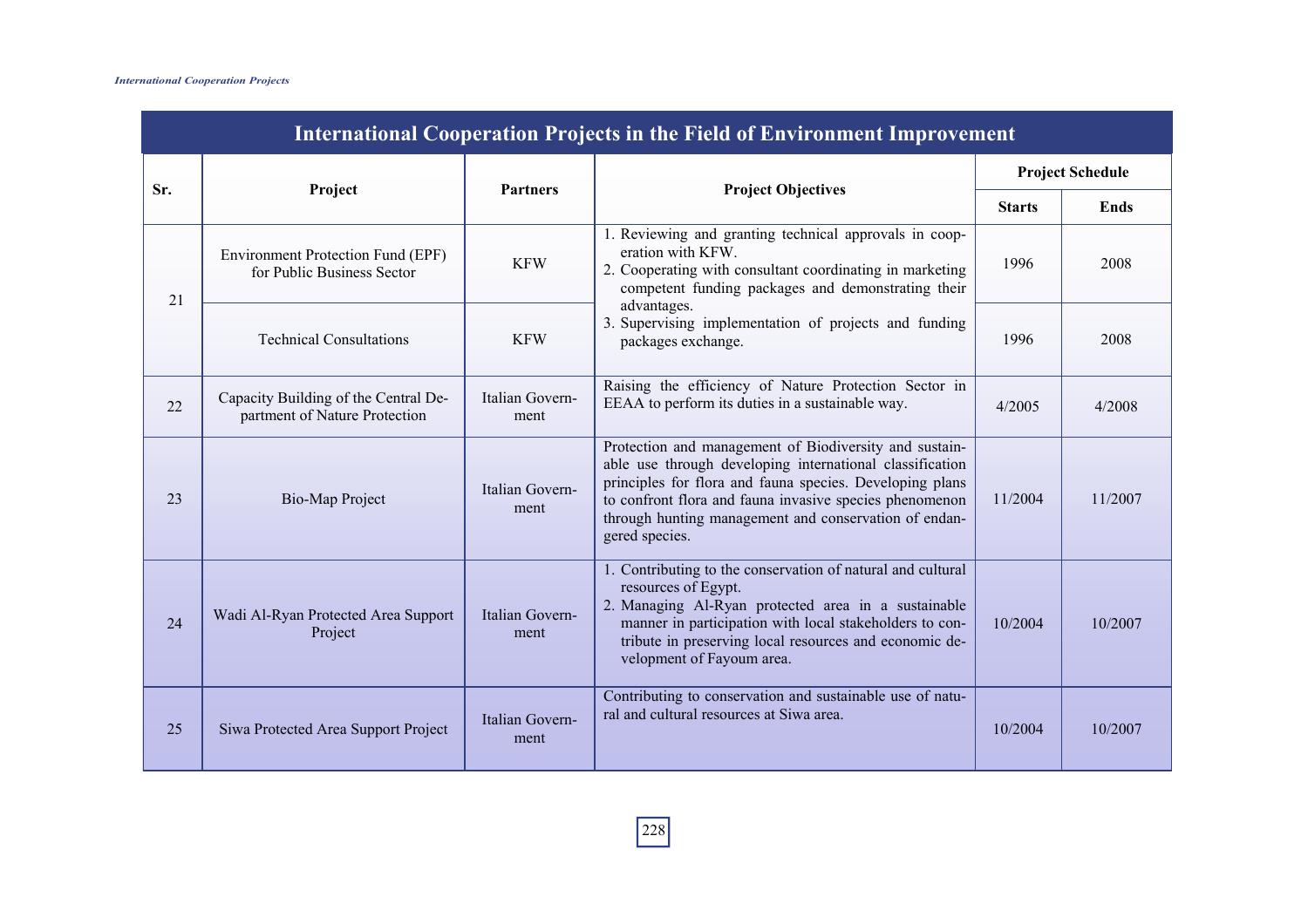| <b>International Cooperation Projects in the Field of Environment Improvement</b> |                                                                                                                                                      |                         |                                                                                                                                                                                                                                                                                                                                                                  |         |                         |  |  |
|-----------------------------------------------------------------------------------|------------------------------------------------------------------------------------------------------------------------------------------------------|-------------------------|------------------------------------------------------------------------------------------------------------------------------------------------------------------------------------------------------------------------------------------------------------------------------------------------------------------------------------------------------------------|---------|-------------------------|--|--|
|                                                                                   |                                                                                                                                                      | <b>Partners</b>         |                                                                                                                                                                                                                                                                                                                                                                  |         | <b>Project Schedule</b> |  |  |
| Sr.<br>Project                                                                    | <b>Project Objectives</b>                                                                                                                            | <b>Starts</b>           | <b>Ends</b>                                                                                                                                                                                                                                                                                                                                                      |         |                         |  |  |
| 26                                                                                | Gabal Elba Protected Area Support<br>Project                                                                                                         | Italian Govern-<br>ment | Managing Gabal Elba in a sustainable manner in partici-<br>pation with locals with interests; contributing to the con-<br>servation of local resources and in economical develop-<br>ment of the area and the development of a funding plan.                                                                                                                     | 10/2004 | 10/2007                 |  |  |
| 27                                                                                | Coordination Unit                                                                                                                                    | Italian Govern-<br>ment | Implementing 8 of experimental environmental projects;<br>including nature protection areas, developing protected<br>areas, environmental management of historic sites, rural<br>development, solid waste management, planning water<br>resources, supporting legislative and institutional frame-<br>work, and building capacities of Nature Protection Sector. | 10/2004 | 10/2007                 |  |  |
| 28                                                                                | Pilot Project of Sustainable Develop-<br>ment of Integrated Environmental<br>Management of Red Sea Coast (Sharm<br>El-Sheikh, Ras Muhammad Panorama) | Italian Govern-<br>ment | 1. Establishing an under water marine panorama at Ras<br>Gezlani.<br>2. Developing protected area visitor center.<br>3. Developing camping sites at the protected area.                                                                                                                                                                                          | 2005    | 2007                    |  |  |
| 29                                                                                | Capacity Building, Training, and Insti-<br>tutional Organization Support                                                                             | Italian Govern-<br>ment | Building staff capacities and developing annual environ-<br>mental statistics.                                                                                                                                                                                                                                                                                   | 2005    | 2007                    |  |  |
| 30                                                                                | Innovative Means of Increasing Water<br>Resources (Gefgafah Village – North<br>Sinai)                                                                | Italian Govern-<br>ment | Providing a fresh water source to one of the villages lack-<br>ing water supply: Gefgafah Village in North Sinai.                                                                                                                                                                                                                                                | 2005    | 2007                    |  |  |

229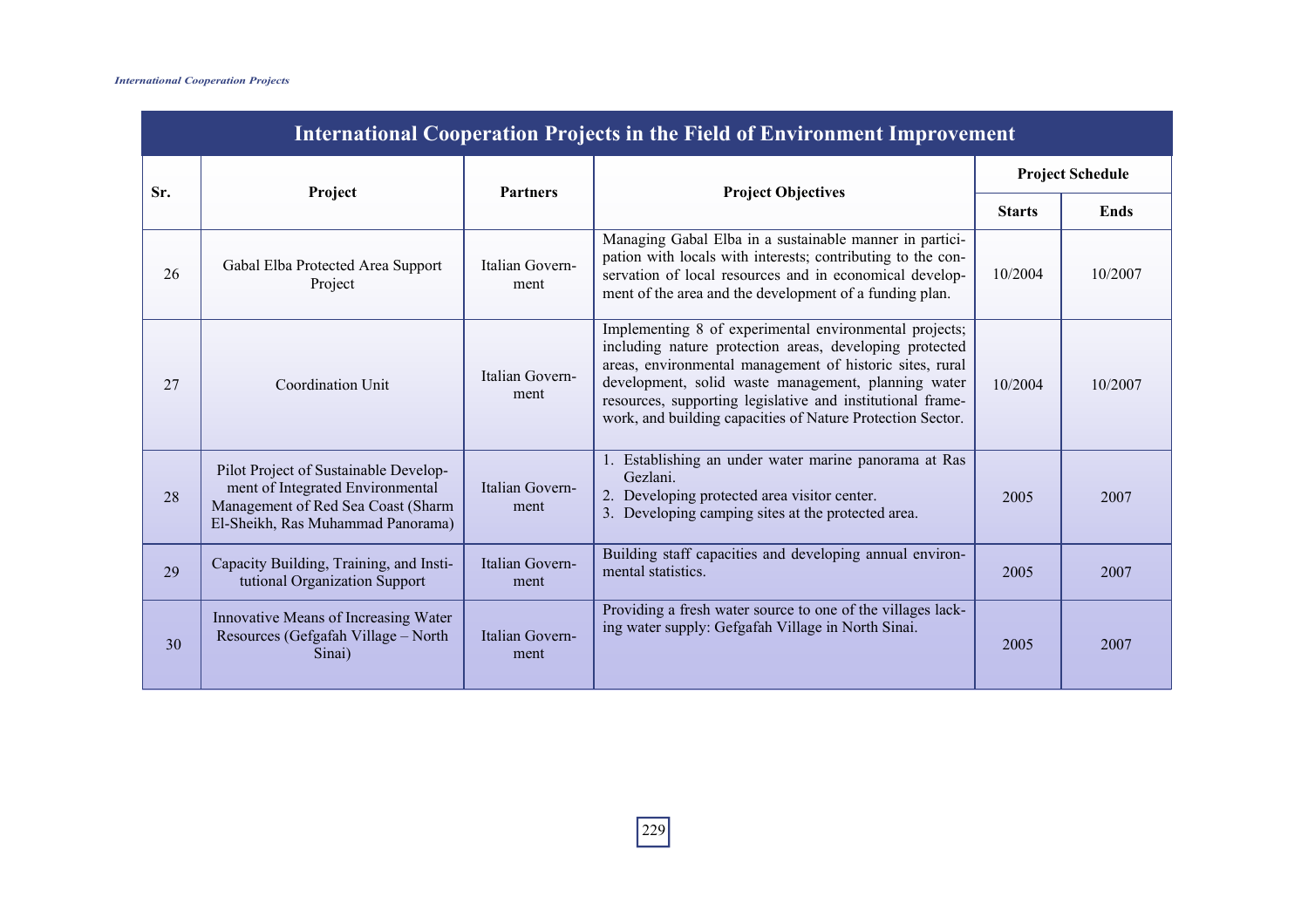|     | <b>International Cooperation Projects in the Field of Environment Improvement</b>          |                       |                                                                                                                                                                                                                                                                                                                                                                                                                                                                                                                                                                                                                                                                   |               |                                        |  |  |  |
|-----|--------------------------------------------------------------------------------------------|-----------------------|-------------------------------------------------------------------------------------------------------------------------------------------------------------------------------------------------------------------------------------------------------------------------------------------------------------------------------------------------------------------------------------------------------------------------------------------------------------------------------------------------------------------------------------------------------------------------------------------------------------------------------------------------------------------|---------------|----------------------------------------|--|--|--|
| Sr. | Project                                                                                    | <b>Partners</b>       | <b>Project Objectives</b>                                                                                                                                                                                                                                                                                                                                                                                                                                                                                                                                                                                                                                         |               | <b>Project Schedule</b>                |  |  |  |
|     |                                                                                            |                       |                                                                                                                                                                                                                                                                                                                                                                                                                                                                                                                                                                                                                                                                   | <b>Starts</b> | <b>Ends</b><br>2007<br>10/2007<br>2008 |  |  |  |
| 31  | Utilization of Solar Energy in Tourist<br>Resorts and Villages in New Re-<br>claimed Areas | Italian<br>Government | Spread notion of using renewable energy sources,<br>1.<br>such as solar energy for generating Clean Energy<br>(CE) for tourist resorts and newly-reclaimed areas<br>lacking power networks. MSEA implements it<br>through the State plan.<br>Spread notion of using CE to reduce pollution due to<br>2.<br>using traditional energy.<br>Contribute to promoting Egyptian tourism products<br>3.<br>by using CE sources.<br>Generalize new technology transfer and encourage<br>4.<br>access to CE generation investments and capacity<br>building in the field of solar energy.<br>Promote small projects in the field of Clean Devel-<br>5.<br>opment mechanism. | 2005          |                                        |  |  |  |
| 32  | Supporting EEAA Legal and Institu-<br>tional Framework                                     | Italian<br>Government | Developing and integrating environmental laws and regu-<br>lations on solid wastes management, natural protectorates,<br>and marine environment. Improving the effects of legisla-<br>tions concerning environmental dimension in natural pro-<br>tectorates and marine environment.                                                                                                                                                                                                                                                                                                                                                                              | 10/2004       |                                        |  |  |  |
| 33  | Community Work Initiative and Com-<br>munity Development Support Project                   | <b>CIDA</b>           | 1. Supporting community environmental work.<br>2. Building NGOs capacities.<br>3. Establishing sustainable institutions with high techni-<br>cal and institutional capacities regionally to support<br>NGO <sub>s.</sub><br>4. Supporting NGOs unit capacities at EEAA.<br>5. Supporting women.                                                                                                                                                                                                                                                                                                                                                                   | 2004          |                                        |  |  |  |